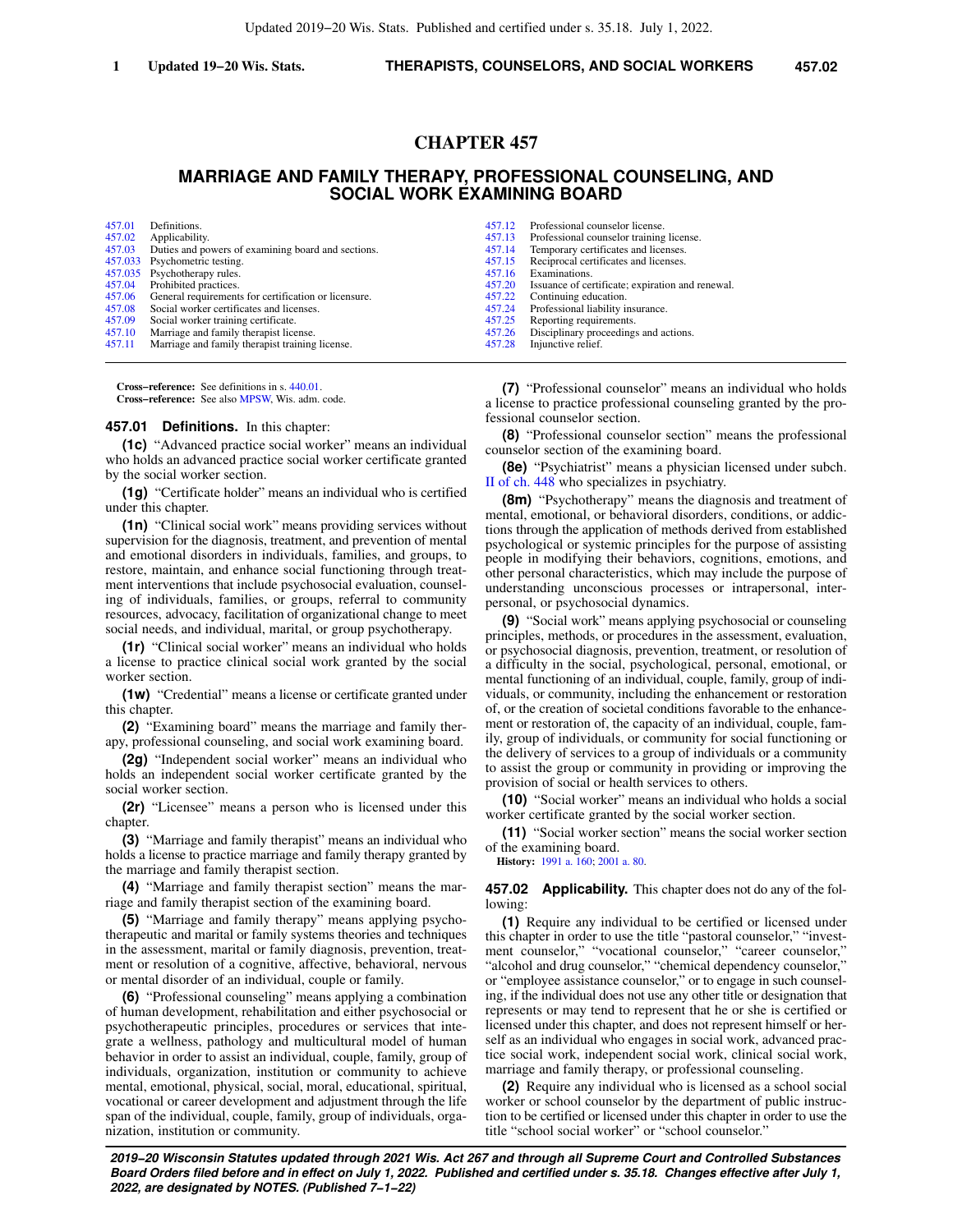### **457.02 THERAPISTS, COUNSELORS, AND SOCIAL WORKERS Updated 19−20 Wis. Stats. 2**

**(3)** Require a person who is a psychologist or a psychiatrist to be licensed under this chapter in order to use the title "marriage and family therapist," "marriage and family counselor," or "professional counselor" if the psychologist or psychiatrist does not use the term "licensed," "certified," or "registered" or any similar term in connection with the title "marriage and family therapist," "marriage and family counselor," or "professional counselor."

**(4)** Authorize any individual who is certified or licensed under this chapter to use the title "school social worker" or "school counselor" unless the individual is licensed as a school social worker or school counselor by the department of public instruction.

**(5)** Authorize any individual who is certified under s. [457.08](https://docs.legis.wisconsin.gov/document/statutes/457.08(1)) [\(1\)](https://docs.legis.wisconsin.gov/document/statutes/457.08(1)), [457.09 \(1\)](https://docs.legis.wisconsin.gov/document/statutes/457.09(1)), or [457.14 \(1\) \(a\)](https://docs.legis.wisconsin.gov/document/statutes/457.14(1)(a)) to [\(c\)](https://docs.legis.wisconsin.gov/document/statutes/457.14(1)(c)) to use the title "alcohol and drug counselor" or "chemical dependency counselor" unless the individual is certified as an alcohol and drug counselor or as a chemical dependency counselor through a process recognized by the department.

**(5m)** Authorize any individual who is certified under s. [457.08 \(1\),](https://docs.legis.wisconsin.gov/document/statutes/457.08(1)) [457.09 \(1\)](https://docs.legis.wisconsin.gov/document/statutes/457.09(1)), or [457.14 \(1\) \(a\)](https://docs.legis.wisconsin.gov/document/statutes/457.14(1)(a)) to [\(c\)](https://docs.legis.wisconsin.gov/document/statutes/457.14(1)(c)) to treat substance use disorder as a specialty unless the individual is a certified substance abuse counselor, clinical supervisor, or prevention specialist under s. [440.88,](https://docs.legis.wisconsin.gov/document/statutes/440.88) or unless the individual satisfies educational and supervised training requirements established in rules promulgated by the examining board. In promulgating rules under this subsection, the examining board shall consider the requirements for qualifying as a certified substance abuse counselor, clinical supervisor, or prevention specialist under s. [440.88](https://docs.legis.wisconsin.gov/document/statutes/440.88).

**(6)** Require a credential for a person to do any of the following:

(a) Lawfully practice within the scope of a license, permit, registration, or certificate granted by this state or the federal government, or granted through a process recognized by the department of health services, including practicing psychotherapy under such a license, permit, registration, or certificate.

(b) Practice psychotherapy, if the person satisfies one of the following:

1. The person is registered as a music, art, or dance therapist under s. [440.03 \(14\) \(a\)](https://docs.legis.wisconsin.gov/document/statutes/440.03(14)(a)) and the person holds a valid license granted by the department under s. [440.03 \(14\) \(am\)](https://docs.legis.wisconsin.gov/document/statutes/440.03(14)(am)).

2. The person is a mental health professional who meets all of the qualifications under s. [DHS 61.96,](https://docs.legis.wisconsin.gov/document/administrativecode/DHS%2061.96) Wis. Adm. Code, for employment as a mental health professional in an outpatient psychotherapy clinic certified by the department of health services under s. [DHS 61.95](https://docs.legis.wisconsin.gov/document/administrativecode/DHS%2061.95), Wis. Adm. Code, if the person's practice of psychotherapy is a part of the duties for which he or she is employed by such a clinic and the person practices psychotherapy solely within the confines of or under the jurisdiction of the clinic.

(c) Provide a consultation or demonstration with an individual licensed under this chapter if the person providing the consultation or demonstration is licensed to practice marriage and family therapy, professional counseling, or clinical social work in another state or territory of the United States.

**History:** [1991 a. 160;](https://docs.legis.wisconsin.gov/document/acts/1991/160) [1995 a. 27](https://docs.legis.wisconsin.gov/document/acts/1995/27) ss. [9126 \(19\)](https://docs.legis.wisconsin.gov/document/acts/1995/27,%20s.%209126), [9145 \(1\)](https://docs.legis.wisconsin.gov/document/acts/1995/27,%20s.%209145); [1997 a. 27;](https://docs.legis.wisconsin.gov/document/acts/1997/27) [2001 a. 80](https://docs.legis.wisconsin.gov/document/acts/2001/80), [105](https://docs.legis.wisconsin.gov/document/acts/2001/105); [2005 a. 25,](https://docs.legis.wisconsin.gov/document/acts/2005/25) [254,](https://docs.legis.wisconsin.gov/document/acts/2005/254) [407;](https://docs.legis.wisconsin.gov/document/acts/2005/407) [2007 a. 20](https://docs.legis.wisconsin.gov/document/acts/2007/20) s. [9121 \(6\) \(a\)](https://docs.legis.wisconsin.gov/document/acts/2007/20,%20s.%209121); [2009 a. 180](https://docs.legis.wisconsin.gov/document/acts/2009/180); [2017 a. 262](https://docs.legis.wisconsin.gov/document/acts/2017/262), [331](https://docs.legis.wisconsin.gov/document/acts/2017/331); [2021 a. 131,](https://docs.legis.wisconsin.gov/document/acts/2021/131) [222,](https://docs.legis.wisconsin.gov/document/acts/2021/222) [238.](https://docs.legis.wisconsin.gov/document/acts/2021/238)

#### **457.03 Duties and powers of examining board and sections.** The examining board shall do all of the following:

**(1)** Upon the advice of the social worker section, marriage and family therapist section, and professional counselor section, promulgate rules establishing minimum standards for educational programs that must be completed for certification or licensure under this chapter and for supervised clinical training that must be completed for licensure as a clinical social worker, marriage and family therapist, or professional counselor under this chapter and approve educational programs and supervised clinical training programs in accordance with those standards.

**(1m)** Upon the advice of the social worker section, marriage and family therapist section, and professional counselor section, and consistent with s. [457.16](https://docs.legis.wisconsin.gov/document/statutes/457.16), promulgate rules establishing

examination requirements for certification and licensure under this chapter.

**(2)** Upon the advice of the social worker section, marriage and family therapist section, and professional counselor section, promulgate rules establishing a code of ethics to govern the professional conduct of certificate holders and licensees. The rules shall specify the services included within the practice of social work, advanced practice social work, or independent social work that an individual who is certified under this chapter as a social worker, advanced practice social worker, or independent social worker may perform and the degree of supervision, if any, required to perform those services.

**(3)** Upon the advice of the social worker section, promulgate rules establishing levels of social work practice for individuals with master's or doctoral degrees in social work, in addition to the levels of practice for which certificates are granted under s. [457.08](https://docs.legis.wisconsin.gov/document/statutes/457.08(2)) [\(2\)](https://docs.legis.wisconsin.gov/document/statutes/457.08(2)) and [\(3\),](https://docs.legis.wisconsin.gov/document/statutes/457.08(3)) and establishing appropriate educational, training, experience, examination, and continuing education requirements for certification and renewal of a certificate at each level of practice established in rules promulgated under this subsection.

**History:** [1991 a. 160;](https://docs.legis.wisconsin.gov/document/acts/1991/160) [2001 a. 80;](https://docs.legis.wisconsin.gov/document/acts/2001/80) [2005 a. 422](https://docs.legis.wisconsin.gov/document/acts/2005/422); [2017 a. 357](https://docs.legis.wisconsin.gov/document/acts/2017/357). **Cross−reference:** See also chs. [MPSW 1,](https://docs.legis.wisconsin.gov/document/administrativecode/ch.%20MPSW%201) [3,](https://docs.legis.wisconsin.gov/document/administrativecode/ch.%20MPSW%203) [6,](https://docs.legis.wisconsin.gov/document/administrativecode/ch.%20MPSW%206) and [20](https://docs.legis.wisconsin.gov/document/administrativecode/ch.%20MPSW%2020), Wis. adm. code.

**457.033 Psychometric testing.** The marriage and family therapy, professional counseling, and social work examining board and the psychology examining board shall jointly promulgate rules that specify the different levels of psychometric testing that an individual who is certified or licensed under this chapter is qualified to perform. Such rules shall be consistent with the guidelines of the American Psychological Association, or other nationally recognized guidelines, for performing psychometric testing. A certificate holder or licensee may not engage in psychometric testing except as provided under the rules promulgated under this section.

**History:** [2001 a. 80](https://docs.legis.wisconsin.gov/document/acts/2001/80).

**457.035 Psychotherapy rules.** The examining board may not promulgate rules under s. [457.03](https://docs.legis.wisconsin.gov/document/statutes/457.03) that permit an individual to engage in psychotherapy unless one of the following applies:

**(1)** The individual is licensed under this chapter as a clinical social worker, marriage and family therapist, or professional counselor.

**(2)** The individual is certified as an advanced practice or independent social worker and the individual engages in psychotherapy only under the supervision of an individual specified in s. [457.08 \(4\) \(c\) 1.](https://docs.legis.wisconsin.gov/document/statutes/457.08(4)(c)1.), [2.](https://docs.legis.wisconsin.gov/document/statutes/457.08(4)(c)2.), [3.,](https://docs.legis.wisconsin.gov/document/statutes/457.08(4)(c)3.) or [4.](https://docs.legis.wisconsin.gov/document/statutes/457.08(4)(c)4.)

**History:** [2001 a. 80](https://docs.legis.wisconsin.gov/document/acts/2001/80).

**457.04 Prohibited practices.** Except as provided in ss. [257.03](https://docs.legis.wisconsin.gov/document/statutes/257.03) and [457.02,](https://docs.legis.wisconsin.gov/document/statutes/457.02) no person may do any of the following:

**(1)** Use the title "social worker" unless the person is certified as a social worker under this chapter.

**(2)** Use the title "advanced practice social worker" unless the person is certified as an advanced practice social worker under this chapter.

**(3)** Use the title "independent social worker" unless the person is certified as an independent social worker under this chapter.

**(4)** Practice clinical social work or designate himself or herself as a clinical social worker or use or assume the title "clinical social worker" or any other title or designation that represents or may tend to represent the person as a clinical social worker unless the person is licensed as a clinical social worker under this chapter or unless the person is certified under this chapter as an advanced practice social worker or independent social worker and the person practices clinical social work under the supervision of a person who is licensed as a clinical social worker under this chapter.

**(5)** Practice marriage and family therapy or designate himself or herself as a marriage and family therapist or use or assume the title "marriage and family therapist," "marriage and family counselor," or any other title or designation that represents or may tend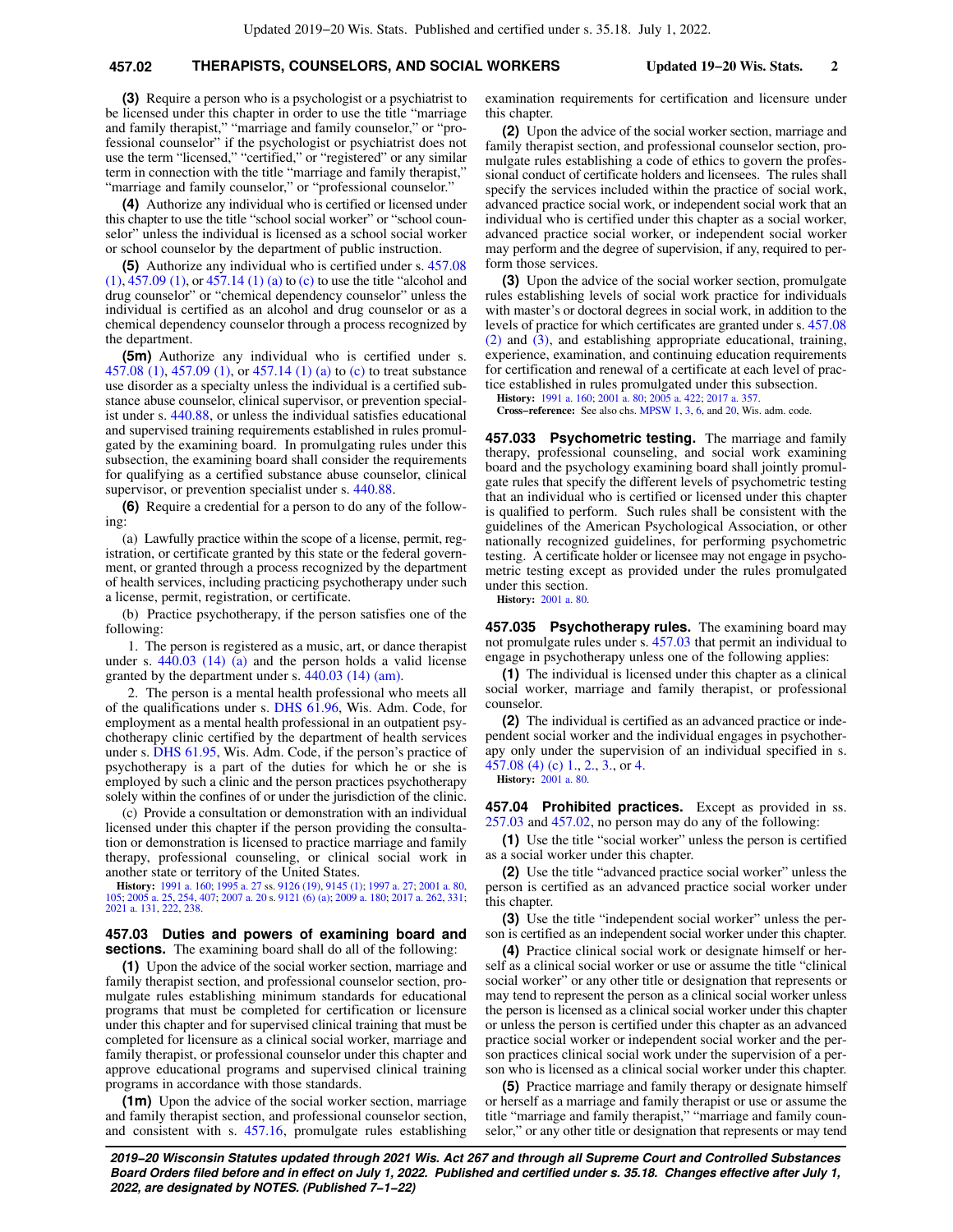to represent the person as a marriage and family therapist unless any of the following applies:

(a) The person is licensed as a marriage and family therapist under this chapter.

(b) The person is licensed as a clinical social worker under this chapter and initially became certified as an independent clinical social worker under ch. [457](https://docs.legis.wisconsin.gov/document/statutes/1999/ch.%20457), 1999 stats., on or before May 31, 1995.

**(6)** Practice professional counseling or designate himself or herself as a professional counselor or use or assume the title "professional counselor," "professional rehabilitation counselor," "vocational rehabilitation counselor," "rehabilitation counselor," or any other title or designation that represents or may tend to represent the person as a professional counselor unless the person is licensed as a professional counselor under this chapter.

**(7)** Practice psychotherapy unless the person is licensed under this chapter or unless the person is a certificate holder who may practice psychotherapy under the rules promulgated under ss. [457.03](https://docs.legis.wisconsin.gov/document/statutes/457.03) and [457.035.](https://docs.legis.wisconsin.gov/document/statutes/457.035)

**(8)** Practice clinical social work, marriage and family therapy, or professional counseling without notifying his or her client in writing of the procedure to follow to resolve a grievance. The notice required under this subsection shall provide one of the following options for resolving a grievance to the client:

(a) A grievance resolution procedure that contains all of the following elements:

1. The name, address, and telephone number of, and any other contact information available for, the appropriate section of the examining board that is responsible for receiving a complaint and investigating and conducting a hearing under s. [457.26 \(1\)](https://docs.legis.wisconsin.gov/document/statutes/457.26(1)).

2. The name, address, and telephone number of, and any other contact information available for, a person not involved in the services, therapy, or counseling giving rise to the complaint who would be available to receive and investigate a complaint.

3. The manner by which a client may present a complaint to a person identified in subd. [1.](https://docs.legis.wisconsin.gov/document/statutes/457.04(8)(a)1.) or [2.](https://docs.legis.wisconsin.gov/document/statutes/457.04(8)(a)2.)

4. The manner by which a client may appeal the resolution of a complaint presented in subd. [3.](https://docs.legis.wisconsin.gov/document/statutes/457.04(8)(a)3.)

5. Time limits for filing, processing, and appealing the resolution of a complaint presented under subd. [3.](https://docs.legis.wisconsin.gov/document/statutes/457.04(8)(a)3.)

6. Protections against retaliation for a client who presents a complaint under subd. [3.](https://docs.legis.wisconsin.gov/document/statutes/457.04(8)(a)3.) and for any person who assists the client to present a complaint under subd. 3

(b) A grievance resolution procedure that complies with the rules promulgated under s. [51.61 \(5\) \(b\).](https://docs.legis.wisconsin.gov/document/statutes/51.61(5)(b))

(c) A grievance resolution procedure that is available to the credential holder through a professional association of which the credential holder is a member.

**History:** [1991 a. 160](https://docs.legis.wisconsin.gov/document/acts/1991/160); [2001 a. 80;](https://docs.legis.wisconsin.gov/document/acts/2001/80) [2005 a. 96;](https://docs.legis.wisconsin.gov/document/acts/2005/96) [2009 a. 28,](https://docs.legis.wisconsin.gov/document/acts/2009/28) [42](https://docs.legis.wisconsin.gov/document/acts/2009/42). **Cross−reference:** See also ch. [MPSW 20](https://docs.legis.wisconsin.gov/document/administrativecode/ch.%20MPSW%2020), Wis. adm. code.

**457.06 General requirements for certification or licensure.** The social worker section, marriage and family therapist section, or professional counselor section may not grant any certificate or license under this chapter unless the applicant does all of the following:

**(1)** Submits an application for the certificate or license to the department on a form provided by the department.

**(2)** Pays the fee specified in s. [440.05 \(1\)](https://docs.legis.wisconsin.gov/document/statutes/440.05(1)). **History:** [1991 a. 160](https://docs.legis.wisconsin.gov/document/acts/1991/160); [2001 a. 80.](https://docs.legis.wisconsin.gov/document/acts/2001/80)

**457.08 Social worker certificates and licenses. (1)** SOCIAL WORKER CERTIFICATE. The social worker section shall grant a social worker certificate to an individual who qualifies under s. [457.09 \(5\) \(d\)](https://docs.legis.wisconsin.gov/document/statutes/457.09(5)(d)) or to any individual who does all of the following:

(a) Satisfies the requirements in s. [457.06](https://docs.legis.wisconsin.gov/document/statutes/457.06).

(b) Submits evidence satisfactory to the social worker section that he or she has received a bachelor's or master's degree in social work from a program accredited by, or a preaccreditation program of, the council on social work education or a doctorate degree in social work.

(c) Passes one or more examinations approved by the social worker section to determine minimum competence to practice as a social worker as specified in the rules promulgated under s. [457.03 \(2\).](https://docs.legis.wisconsin.gov/document/statutes/457.03(2))

**(2)** ADVANCED PRACTICE SOCIAL WORKER CERTIFICATE. The social worker section shall grant an advanced practice social worker certificate to any individual who is certified under sub. [\(1\)](https://docs.legis.wisconsin.gov/document/statutes/457.08(1)) and does all of the following:

(a) Satisfies the requirements in s. [457.06](https://docs.legis.wisconsin.gov/document/statutes/457.06).

(b) Submits evidence satisfactory to the social worker section that he or she has received a master's degree in social work from a program accredited by, or a preaccreditation program of, the council on social work education or a doctorate degree in social work.

(c) Passes one or more examinations approved by the social worker section to determine minimum competence to practice as an advanced practice social worker as specified in the rules promulgated under s. [457.03 \(2\).](https://docs.legis.wisconsin.gov/document/statutes/457.03(2))

**(3)** INDEPENDENT SOCIAL WORKER CERTIFICATE. The social worker section shall grant an independent social worker certificate to any individual who is certified under sub.  $(1)$  and does all of the following:

(a) Satisfies the requirements in s. [457.06](https://docs.legis.wisconsin.gov/document/statutes/457.06).

(b) Submits evidence satisfactory to the social worker section that he or she has received a master's degree in social work from a program accredited by, or a preaccreditation program of, the council on social work education or a doctorate degree in social work.

(c) Submits evidence satisfactory to the social worker section that after receiving a master's or doctorate degree in social work he or she has engaged in the equivalent of at least 2 years of full− time supervised social work practice approved by the social worker section.

**Cross−reference:** See also ch. [MPSW 4](https://docs.legis.wisconsin.gov/document/administrativecode/ch.%20MPSW%204), Wis. adm. code.

(d) Passes one or more examinations approved by the social worker section to determine minimum competence to practice as an independent social worker as specified in the rules promulgated under s. [457.03 \(2\)](https://docs.legis.wisconsin.gov/document/statutes/457.03(2)), or passes the Academy of Certified Social Workers examination administered by the National Association of Social Workers, except that the examining board may require an individual who passes the Academy of Certified Social Workers examination to also pass an examination approved by the examining board that tests the individual's knowledge of state law relating to independent social work.

**(4)** CLINICAL SOCIAL WORKER LICENSE. The social worker section shall grant a clinical social worker license to any individual who is certified under sub.  $(1)$  and does all of the following:

(a) Satisfies the requirements in s. [457.06](https://docs.legis.wisconsin.gov/document/statutes/457.06).

(b) Submits evidence satisfactory to the social worker section that he or she satisfies each of the following:

1. The individual has received a master's degree in social work from a program accredited by, or a preaccreditation program of, the council on social work education or a doctorate degree in social work.

2. As part of the master's or doctorate degree program specified in subd. [1.](https://docs.legis.wisconsin.gov/document/statutes/457.08(4)(b)1.) or postgraduate studies, the individual has completed a clinical social work concentration and supervised clinical field training, both of which are approved by the social worker section, except that, upon the advice of the social worker section, the examining board may promulgate rules that allow an individual to substitute a specified number of hours of supervised clinical work experience for the supervised clinical field training.

(c) Submits evidence satisfactory to the social worker section that after receiving a master's or doctorate degree in social work he or she has engaged in the equivalent of at least 3,000 hours of clinical social work practice, including at least 1,000 hours of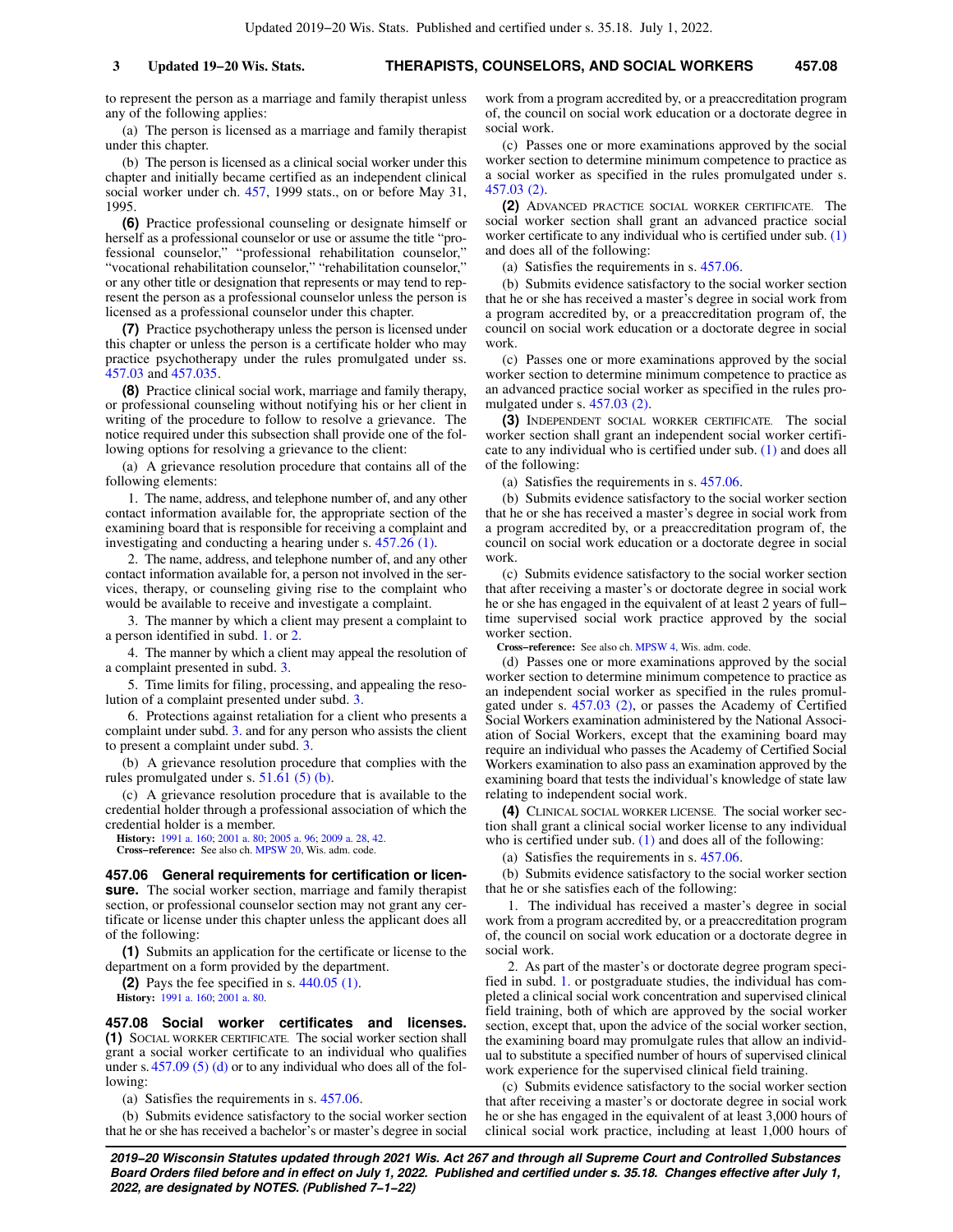## **457.08 THERAPISTS, COUNSELORS, AND SOCIAL WORKERS Updated 19−20 Wis. Stats. 4**

face−to−face client contact that includes the diagnosis and treatment of individuals based on the applicable edition of the Diagnostic and Statistical Manual of Mental Disorders, or its equivalent, as determined by the examining board, supervised by one of the following:

1. An individual licensed as a clinical social worker who has received a doctorate degree in social work.

2. An individual licensed as a clinical social worker who has engaged in the equivalent of 5 years of full−time clinical social work.

3. A psychiatrist or a psychologist licensed under ch. [455.](https://docs.legis.wisconsin.gov/document/statutes/ch.%20455)

4. An individual, other than an individual specified in subd. [1.,](https://docs.legis.wisconsin.gov/document/statutes/457.08(4)(c)1.) [2.](https://docs.legis.wisconsin.gov/document/statutes/457.08(4)(c)2.), or [3.,](https://docs.legis.wisconsin.gov/document/statutes/457.08(4)(c)3.) who is approved by the social worker section or satisfies requirements for supervision that are specified in rules promulgated by the examining board upon the advice of the social worker section.

**Cross−reference:** See also ch. [MPSW 4,](https://docs.legis.wisconsin.gov/document/administrativecode/ch.%20MPSW%204) Wis. adm. code.

(d) Passes one or more examinations approved by the social worker section to determine minimum competence to practice as a clinical social worker.

**(5)** USE OF THE DIAGNOSTIC AND STATISTICAL MANUAL OF MENTAL DISORDERS. In its discretion, the examining board may establish a number of hours required for the diagnosis and treatment of individuals based on the applicable edition of the Diagnostic and Statistical Manual of Mental Disorders or its equivalent for purposes of sub.  $(4)$  (c). The number of hours required under this subsection may not exceed 600.

**History:** [1991 a. 160](https://docs.legis.wisconsin.gov/document/acts/1991/160); [1995 a. 27;](https://docs.legis.wisconsin.gov/document/acts/1995/27) [2001 a. 80;](https://docs.legis.wisconsin.gov/document/acts/2001/80) [2003 a. 301](https://docs.legis.wisconsin.gov/document/acts/2003/301); [2017 a. 356](https://docs.legis.wisconsin.gov/document/acts/2017/356), [357](https://docs.legis.wisconsin.gov/document/acts/2017/357). **Cross−reference:** See also ch. [MPSW 3,](https://docs.legis.wisconsin.gov/document/administrativecode/ch.%20MPSW%203) Wis. adm. code.

**457.09 Social worker training certificate. (1)** The social worker section shall grant a social worker training certificate to any individual who does all of the following:

(a) Submits an application for the certificate to the department on a form provided by the department.

(b) Pays the fee specified in s.  $440.05$  (6).

(c) Submits evidence satisfactory to the social worker section that he or she has a bachelor's degree from an accredited college or university in psychology, sociology, criminal justice or another human service program approved by the section.

(d) Submits a statement to the social worker section that he or she is seeking to attain social worker degree equivalency under sub. [\(4\)](https://docs.legis.wisconsin.gov/document/statutes/457.09(4)) while he or she holds a social worker training certificate.

**(2)** (a) Notwithstanding s. [457.04 \(1\)](https://docs.legis.wisconsin.gov/document/statutes/457.04(1)), a social worker training certificate authorizes the holder to use the title specified in s. [457.04 \(1\)](https://docs.legis.wisconsin.gov/document/statutes/457.04(1)) during the period in which the certificate is valid.

(b) A social worker training certificate holder is a social worker certified under this chapter for purposes of any law governing social workers certified under this chapter.

**(3)** (a) A social worker training certificate is valid for 24 months.

(c) A social worker training certificate may not be renewed.

**(4)** During the period in which a social worker training certificate is valid, the certificate holder shall do all of the following:

(a) Seek to attain social worker degree equivalency by completing courses relating to all of the following in a social work program or other human services program at an accredited college or university:

1. Social welfare policy and services.

2. Social work practice methods with individuals, families, small groups, communities, organizations and social institutions.

3. Human behavior in the social environment, including human growth and development and social systems theory.

(b) Complete one of the following:

1. A human services internship that involves direct practice with clients and that is supervised by a social worker certified under this chapter who has a bachelor's or master's degree in social work.

2. One year of social work employment that involves direct practice with clients and that is supervised by a social worker certified under this chapter who has a bachelor's or master's degree in social work.

**(4m)** (a) The social worker section shall determine whether a course, internship or employment satisfies the requirements under sub. [\(4\)](https://docs.legis.wisconsin.gov/document/statutes/457.09(4)) and whether a social worker training certificate holder has attained social worker degree equivalency.

(b) Notwithstanding sub. [\(4\),](https://docs.legis.wisconsin.gov/document/statutes/457.09(4)) for the purpose of determining whether a social worker training certificate holder has attained social worker degree equivalency under sub. [\(4\)](https://docs.legis.wisconsin.gov/document/statutes/457.09(4)), the section shall apply course work or internships that the certificate holder completed, or employment that the certificate holder held, as part of the program leading to the degree that he or she specified to satisfy the requirement in sub. [\(1\) \(c\)](https://docs.legis.wisconsin.gov/document/statutes/457.09(1)(c)) if the course work, internship or employment satisfies the requirements in sub. [\(4\).](https://docs.legis.wisconsin.gov/document/statutes/457.09(4))

**(5)** (a) A social worker training certificate holder may take the national social work examination at any time before or after he or she completes the requirements under sub. [\(4\).](https://docs.legis.wisconsin.gov/document/statutes/457.09(4))

(b) If a social worker training certificate holder passes the examination specified under par. [\(a\)](https://docs.legis.wisconsin.gov/document/statutes/457.09(5)(a)), he or she shall be permitted to take an examination approved by the social worker section that tests knowledge of state law relating to social work.

(c) If an individual fails an examination specified under par. [\(a\)](https://docs.legis.wisconsin.gov/document/statutes/457.09(5)(a)) or [\(b\),](https://docs.legis.wisconsin.gov/document/statutes/457.09(5)(b)) he or she may retake the examination. The social worker section may not place any restrictions on the number of times an individual may retake the examinations specified under pars. [\(a\)](https://docs.legis.wisconsin.gov/document/statutes/457.09(5)(a)) and  $(b)$ .

(d) The social worker section shall grant a social worker certificate to an individual who has held a social worker training certificate and who passes the examinations specified under pars. [\(a\)](https://docs.legis.wisconsin.gov/document/statutes/457.09(5)(a)) and [\(b\).](https://docs.legis.wisconsin.gov/document/statutes/457.09(5)(b))

**History:** [1995 a. 27](https://docs.legis.wisconsin.gov/document/acts/1995/27); [2001 a. 80](https://docs.legis.wisconsin.gov/document/acts/2001/80); [2017 a. 330.](https://docs.legis.wisconsin.gov/document/acts/2017/330) **Cross−reference:** See also s. [MPSW 3.13,](https://docs.legis.wisconsin.gov/document/administrativecode/MPSW%203.13) Wis. adm. code.

**457.10 Marriage and family therapist license.** The marriage and family therapist section shall grant a marriage and family therapist license to any individual who does all of the following:

**(1)** Satisfies the requirements in s. [457.06](https://docs.legis.wisconsin.gov/document/statutes/457.06).

**(2)** Submits evidence satisfactory to the marriage and family therapist section that he or she has done any of the following:

(a) Received a master's or doctorate degree in marriage and family therapy from a program accredited by the commission on accreditation for marriage and family therapy education.

(b) Received a master's or doctorate degree in marriage and family therapy, psychology, sociology, social work, professional counseling or other mental health field that included course work that the marriage and family therapist section determines is substantially equivalent to the course work required for a master's or doctorate degree in marriage and family therapy described under par. [\(a\).](https://docs.legis.wisconsin.gov/document/statutes/457.10(2)(a))

**(3)** Submits evidence satisfactory to the marriage and family therapist section that after receiving a master's or doctorate degree required under sub. [\(2\)](https://docs.legis.wisconsin.gov/document/statutes/457.10(2)) he or she has engaged in the equivalent of at least 3,000 hours of marriage and family therapy practice, including at least 1,000 hours of face−to−face client contact, supervised by one of the following:

(a) An individual licensed as a marriage and family therapist who has received a doctorate degree in marriage and family therapy.

(b) An individual licensed as a marriage and family therapist who has engaged in the equivalent of 5 years of full−time marriage and family therapy practice.

(c) A psychiatrist or a psychologist licensed under ch. [455.](https://docs.legis.wisconsin.gov/document/statutes/ch.%20455)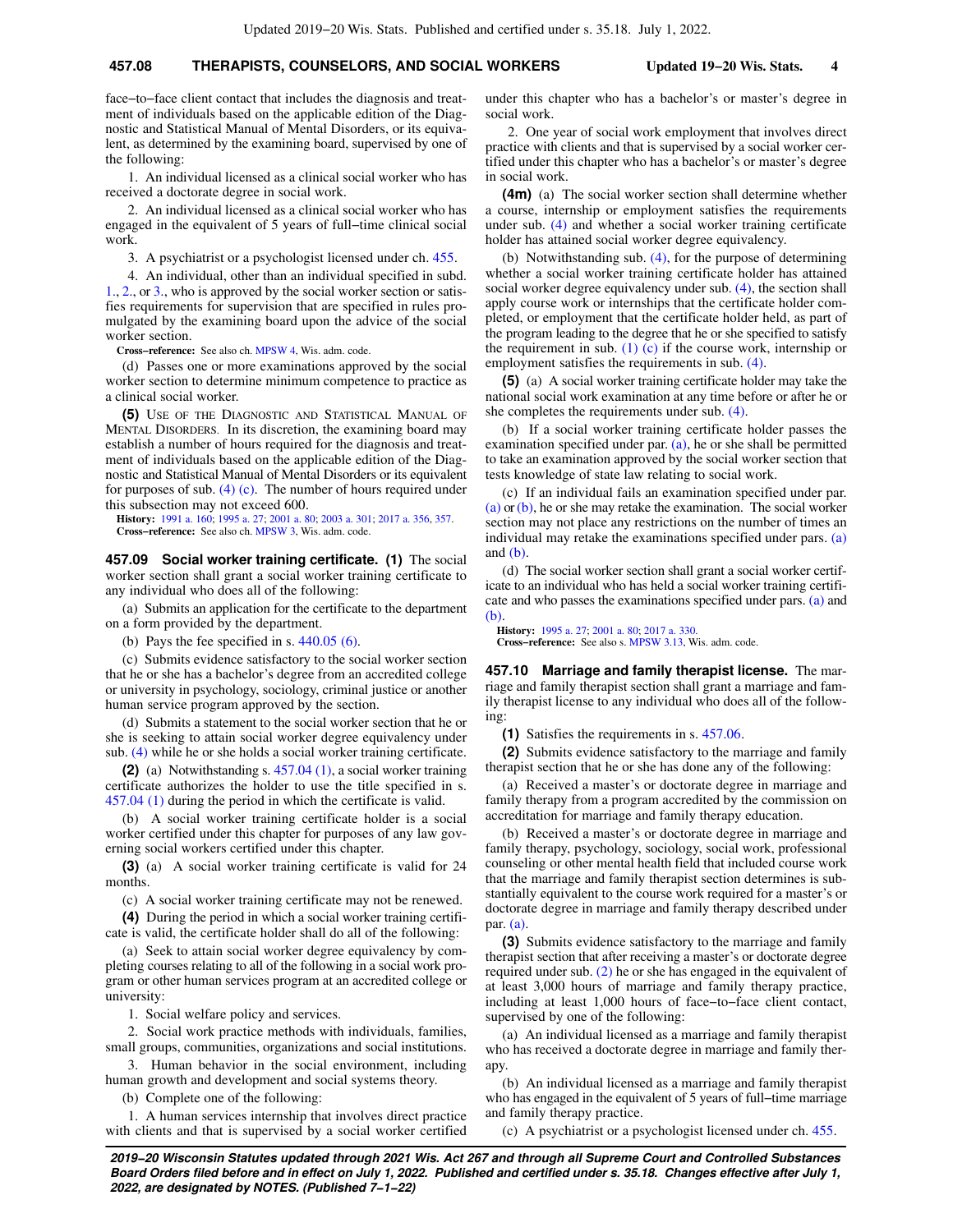(d) An individual, other than an individual specified in par.[\(a\),](https://docs.legis.wisconsin.gov/document/statutes/457.10(3)(a)) [\(b\)](https://docs.legis.wisconsin.gov/document/statutes/457.10(3)(b)), or [\(c\),](https://docs.legis.wisconsin.gov/document/statutes/457.10(3)(c)) who is approved by the marriage and family therapist section or satisfies requirements for supervision that are specified in rules promulgated by the examining board upon the advice of the marriage and family therapist section.

**(4)** Passes one or more examinations approved by the marriage and family therapist section to determine minimum competence to practice marriage and family therapy.

**History:** [1991 a. 160](https://docs.legis.wisconsin.gov/document/acts/1991/160); [2001 a. 80;](https://docs.legis.wisconsin.gov/document/acts/2001/80) [2017 a. 357](https://docs.legis.wisconsin.gov/document/acts/2017/357).

**Cross−reference:** See also chs. [MPSW 15](https://docs.legis.wisconsin.gov/document/administrativecode/ch.%20MPSW%2015) and [16,](https://docs.legis.wisconsin.gov/document/administrativecode/ch.%20MPSW%2016) Wis. adm. code.

**457.11 Marriage and family therapist training license. (1)** The marriage and family therapist section shall grant a marriage and family therapist training license to any individual who does all of the following:

(a) Submits an application for the license to the department on a form provided by the department.

(b) Pays the fee specified in s. [440.05 \(6\).](https://docs.legis.wisconsin.gov/document/statutes/440.05(6))

(c) Satisfies the requirements in s. [457.10 \(2\),](https://docs.legis.wisconsin.gov/document/statutes/457.10(2)) or submits proof satisfactory to the marriage and family therapist section that he or she is enrolled or will be enrolled in an institute for marriage and family therapy that is approved by the commission on accreditation for marriage and family therapy education of the American Association for Marriage and Family Therapy or by the marriage and family therapist section, or holds a graduate degree in a mental health field approved by the marriage and family therapist section and is enrolled or will be enrolled in a master's or doctoral degree program in marriage and family therapy accredited by the commission on accreditation for marriage and family therapy education or by the marriage and family therapist section.

(d) Submits evidence satisfactory to the marriage and family therapist section that he or she is in a position, or has an offer for a position, as a marriage and family therapist in a supervised marriage and family therapist practice or is in a position, or has an offer for a position, in which the applicant will, in the opinion of the marriage and family therapist section, receive training and supervision equivalent to the training and supervision received in a supervised marriage and family therapist practice.

**(2)** A marriage and family therapist training license is valid for 48 months and may be renewed at the discretion of the marriage and family therapist section. A marriage and family therapist training license authorizes the holder to use any title specified in s. [457.04 \(5\)](https://docs.legis.wisconsin.gov/document/statutes/457.04(5)) and to practice marriage and family therapy within the scope of his or her training or supervision during the period in which the license is valid.

**History:** [2001 a. 80;](https://docs.legis.wisconsin.gov/document/acts/2001/80) [2005 a. 422.](https://docs.legis.wisconsin.gov/document/acts/2005/422)

**457.12 Professional counselor license.** The professional counselor section shall grant a professional counselor license to any individual who does all of the following:

**(1)** Satisfies the requirements in s. [457.06](https://docs.legis.wisconsin.gov/document/statutes/457.06).

**(2)** Submits evidence satisfactory to the professional counselor section that he or she has received a master's or doctorate degree in professional counseling or its equivalent from a program approved by the professional counselor section.

**(3)** Submits evidence satisfactory to the professional counselor section that he or she has done any of the following:

(a) After receiving a master's degree in professional counseling or its equivalent, engaged in the equivalent of at least 3,000 hours of professional counseling practice, including at least 1,000 hours of face−to−face client contact, supervised by one of the following:

1. An individual licensed as a professional counselor who has received a doctorate degree in professional counseling.

2. An individual licensed as a professional counselor who has engaged in the equivalent of 5 years of full−time professional counseling practice.

3. A psychiatrist or a psychologist licensed under ch. [455.](https://docs.legis.wisconsin.gov/document/statutes/ch.%20455)

4. An individual, other than an individual specified in subd. [1.,](https://docs.legis.wisconsin.gov/document/statutes/457.12(3)(a)1.) [2.](https://docs.legis.wisconsin.gov/document/statutes/457.12(3)(a)2.), or [3.](https://docs.legis.wisconsin.gov/document/statutes/457.12(3)(a)3.), who is approved by the professional counselor section or satisfies requirements for supervision that are specified in rules promulgated by the examining board upon the advice of the professional counselor section.

(b) Received a doctorate degree in professional counseling or its equivalent, and, either during or after the doctorate degree program or its equivalent, engaged in the equivalent of at least 1,000 hours of full−time professional counseling practice supervised by one of the following:

1. An individual licensed as a professional counselor who has received a doctorate degree in professional counseling.

2. An individual licensed as a professional counselor who has engaged in the equivalent of 5 years of full−time professional counseling practice.

3. A psychiatrist or a psychologist licensed under ch. [455](https://docs.legis.wisconsin.gov/document/statutes/ch.%20455).

4. An individual, other than an individual specified in subd. [1.,](https://docs.legis.wisconsin.gov/document/statutes/457.12(3)(b)1.) [2.](https://docs.legis.wisconsin.gov/document/statutes/457.12(3)(b)2.), or [3.](https://docs.legis.wisconsin.gov/document/statutes/457.12(3)(b)3.), who is approved by the professional counselor section or satisfies requirements for supervision that are specified in rules promulgated by the examining board upon the advice of the professional counselor section.

**(4)** Passes one or more examinations approved by the professional counselor section to determine minimum competence to practice professional counseling.

**History:** [1991 a. 160;](https://docs.legis.wisconsin.gov/document/acts/1991/160) [1993 a. 366](https://docs.legis.wisconsin.gov/document/acts/1993/366); [2001 a. 80](https://docs.legis.wisconsin.gov/document/acts/2001/80); [2017 a. 357](https://docs.legis.wisconsin.gov/document/acts/2017/357).

**Cross−reference:** See also chs. [MPSW 12](https://docs.legis.wisconsin.gov/document/administrativecode/ch.%20MPSW%2012) and [14](https://docs.legis.wisconsin.gov/document/administrativecode/ch.%20MPSW%2014) and s. [MPSW 11.01](https://docs.legis.wisconsin.gov/document/administrativecode/MPSW%2011.01), Wis. adm. code.

**457.13 Professional counselor training license. (1)** The professional counselor section shall grant a professional counselor training license to any individual who does all of the following:

(a) Submits an application for the license to the department on a form provided by the department.

- (b) Pays the fee specified in s.  $440.05$  (6).
- (c) Satisfies the requirements in s. [457.12 \(2\)](https://docs.legis.wisconsin.gov/document/statutes/457.12(2)).

(d) Submits evidence satisfactory to the professional counselor section that he or she is in a position, or has an offer for a position, as a professional counselor in a supervised clinical professional counseling practice or is in a position, or has an offer for a position, in which the applicant will, in the opinion of the professional counselor section, receive training and supervision equivalent to the training and supervision received in a supervised clinical professional counseling practice.

**(2)** A professional counselor training license is valid for 48 months and may be renewed at the discretion of the professional counselor section. Notwithstanding s. [457.04 \(6\)](https://docs.legis.wisconsin.gov/document/statutes/457.04(6)), a professional counselor training license authorizes the holder to use any title specified in s. [457.04 \(6\)](https://docs.legis.wisconsin.gov/document/statutes/457.04(6)) and to practice professional counseling within the scope of his or her training or supervision during the period in which the license is valid.

**History:** [1993 a. 366;](https://docs.legis.wisconsin.gov/document/acts/1993/366) [2001 a. 80;](https://docs.legis.wisconsin.gov/document/acts/2001/80) [2005 a. 422](https://docs.legis.wisconsin.gov/document/acts/2005/422).

**Cross−reference:** See also s. [MPSW 11.015,](https://docs.legis.wisconsin.gov/document/administrativecode/MPSW%2011.015) Wis. adm. code.

**457.14 Temporary certificates and licenses. (1)** Upon application and payment of the fee specified in s. [440.05 \(6\),](https://docs.legis.wisconsin.gov/document/statutes/440.05(6)) the appropriate section of the examining board may grant a temporary social worker, advanced practice social worker, independent social worker, clinical social worker, marriage and family therapist, or professional counselor certificate or license to any individual who does one of the following:

(a) Satisfies the requirements under s.  $457.08$  (1) (a) and [\(b\)](https://docs.legis.wisconsin.gov/document/statutes/457.08(1)(b)) and has submitted an application to take the next available examination for certification under s. [457.08 \(1\) \(c\).](https://docs.legis.wisconsin.gov/document/statutes/457.08(1)(c))

[\(b\)](https://docs.legis.wisconsin.gov/document/statutes/457.08(2)(b)) Satisfies the requirements under s.  $457.08$  (2) (a) and (b) and has submitted an application to take the next available examination for certification under s. [457.08 \(2\) \(c\).](https://docs.legis.wisconsin.gov/document/statutes/457.08(2)(c))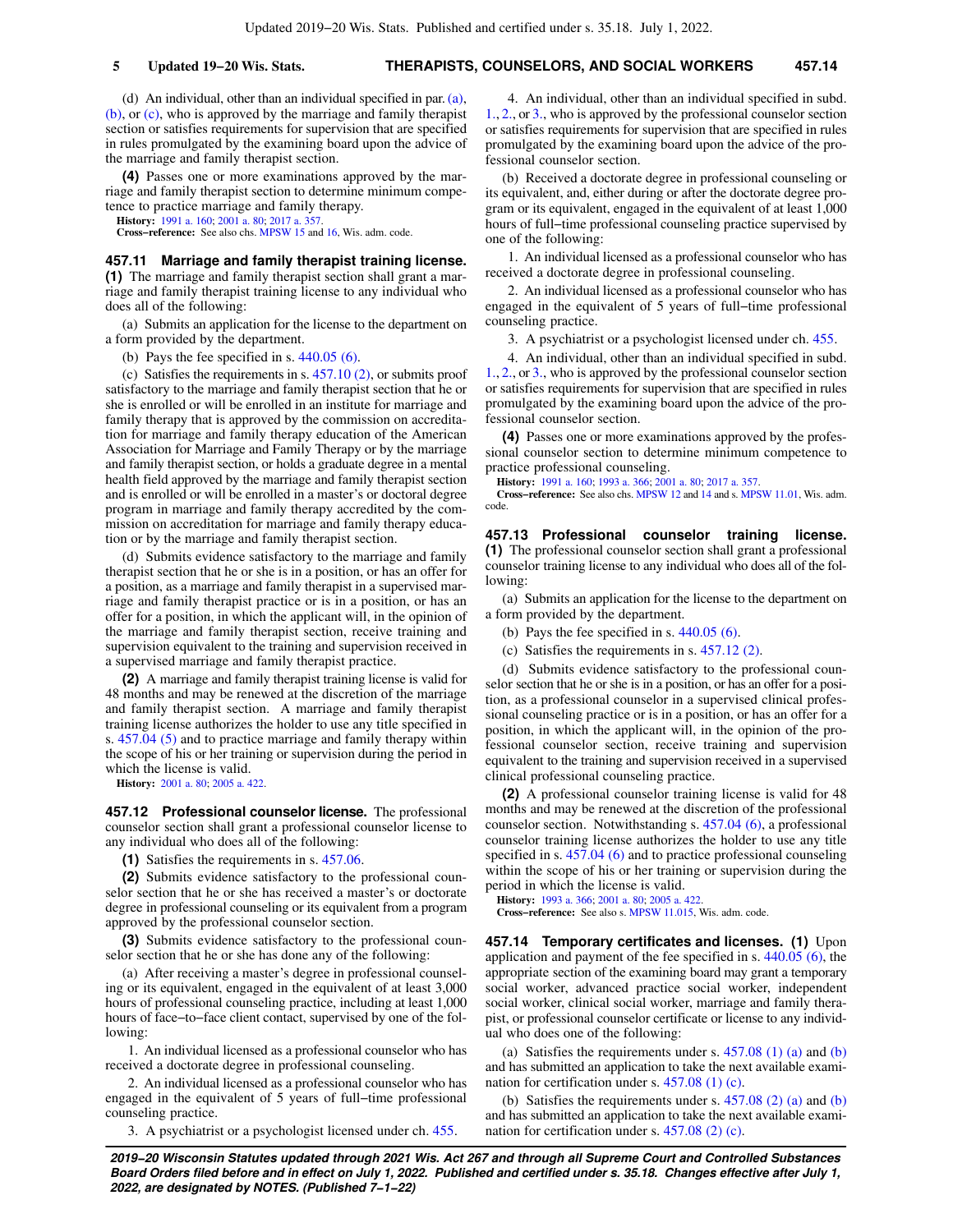## **457.14 THERAPISTS, COUNSELORS, AND SOCIAL WORKERS Updated 19−20 Wis. Stats. 6**

(c) Satisfies the requirements under s.  $457.08$  (3) (a) to [\(c\)](https://docs.legis.wisconsin.gov/document/statutes/457.08(3)(c)) and has submitted an application to take the next available examination for certification under s. [457.08 \(3\) \(d\)](https://docs.legis.wisconsin.gov/document/statutes/457.08(3)(d)).

(d) Satisfies the requirements under s.  $457.08$  (4) (a) to [\(c\)](https://docs.legis.wisconsin.gov/document/statutes/457.08(4)(c)) and has submitted an application to take the next available examination for licensure under s. [457.08 \(4\) \(d\)](https://docs.legis.wisconsin.gov/document/statutes/457.08(4)(d)).

(e) Satisfies the requirements under s.  $457.10(1)$  to  $(3)$  and has submitted an application to take the next available examination for licensure under s. [457.10 \(4\)](https://docs.legis.wisconsin.gov/document/statutes/457.10(4)).

(f) Satisfies the requirements under s.  $457.12$  (1) to [\(3\)](https://docs.legis.wisconsin.gov/document/statutes/457.12(3)) and has submitted an application to take the next available examination for licensure under s. [457.12 \(4\)](https://docs.legis.wisconsin.gov/document/statutes/457.12(4)).

**(2)** A temporary certificate or license granted under sub. [\(1\)](https://docs.legis.wisconsin.gov/document/statutes/457.14(1)) is valid for a period designated by the appropriate section of the examining board, not to exceed 9 months, and may be renewed once by that section of the examining board.

**History:** [1991 a. 160](https://docs.legis.wisconsin.gov/document/acts/1991/160); [2001 a. 80;](https://docs.legis.wisconsin.gov/document/acts/2001/80) [2005 a. 422](https://docs.legis.wisconsin.gov/document/acts/2005/422).

**Cross−reference:** See also ss. [MPSW 3.11](https://docs.legis.wisconsin.gov/document/administrativecode/MPSW%203.11), [11.035,](https://docs.legis.wisconsin.gov/document/administrativecode/MPSW%2011.035) and [17.01,](https://docs.legis.wisconsin.gov/document/administrativecode/MPSW%2017.01) Wis. adm. code.

**457.15 Reciprocal certificates and licenses. (1)** Upon application and payment of the fee specified in s. [440.05 \(2\),](https://docs.legis.wisconsin.gov/document/statutes/440.05(2)) the social worker section may do all of the following:

(a) Grant a social worker certificate to any individual who holds a similar certificate in another state or territory of the United States and who passes an examination approved by the social worker section that tests knowledge of state law relating to social work, if the social worker section determines that the requirements for obtaining the certificate in the other state or territory are substantially equivalent to the requirements under s. [457.08 \(1\).](https://docs.legis.wisconsin.gov/document/statutes/457.08(1))

(b) Grant an advanced practice social worker certificate to any individual who holds a similar certificate in another state or territory of the United States and who passes an examination approved by the social worker section that tests knowledge of state law relating to advanced practice social work, if the social worker section determines that the requirements for obtaining the certificate in the other state or territory are substantially equivalent to the requirements under s. [457.08 \(2\).](https://docs.legis.wisconsin.gov/document/statutes/457.08(2))

(c) Grant an independent social worker certificate to any individual who holds a similar certificate in another state or territory of the United States and who passes an examination approved by the social worker section that tests knowledge of state law relating to independent social work, if the social worker section determines that the requirements for obtaining the certificate in the other state or territory are substantially equivalent to the requirements under s. [457.08 \(3\)](https://docs.legis.wisconsin.gov/document/statutes/457.08(3)).

(d) Grant a clinical social worker license to any individual who holds a similar certificate or license in another state or territory of the United States and who passes an examination approved by the social worker section that tests knowledge of state law relating to clinical social work, if the social worker section determines that the requirements for obtaining the certificate or license in the other state or territory are substantially equivalent to the requirements under s. [457.08 \(4\)](https://docs.legis.wisconsin.gov/document/statutes/457.08(4)).

**(2)** Upon application and payment of the fee specified in s. [440.05 \(2\)](https://docs.legis.wisconsin.gov/document/statutes/440.05(2)), the marriage and family therapist section may grant a marriage and family therapist license to any individual who holds a similar certificate or license in another state or territory of the United States and who passes an examination approved by the marriage and family therapist section that tests knowledge of state law relating to marriage and family therapy, if the marriage and family therapist section determines that the requirements for obtaining the certificate or license in the other state or territory are substantially equivalent to the requirements under s. [457.10.](https://docs.legis.wisconsin.gov/document/statutes/457.10)

**(3)** Upon application and payment of the fee specified in s. [440.05 \(2\),](https://docs.legis.wisconsin.gov/document/statutes/440.05(2)) the professional counselor section may grant a professional counselor license to any individual who holds a similar certificate or license in another state or territory of the United States and who passes an examination approved by the professional counselor section that tests knowledge of state law relating to professional counseling, if the professional counselor section determines that the requirements for obtaining the certificate or license in the other state or territory are substantially equivalent to the requirements under s. [457.12](https://docs.legis.wisconsin.gov/document/statutes/457.12).

**History:** [1991 a. 160;](https://docs.legis.wisconsin.gov/document/acts/1991/160) [2001 a. 80.](https://docs.legis.wisconsin.gov/document/acts/2001/80)

**Cross−reference:** See also ss. [MPSW 3.12,](https://docs.legis.wisconsin.gov/document/administrativecode/MPSW%203.12) [11.04,](https://docs.legis.wisconsin.gov/document/administrativecode/MPSW%2011.04) and [17.02,](https://docs.legis.wisconsin.gov/document/administrativecode/MPSW%2017.02) Wis. adm. code. The Examining Board may not require applicants for reciprocal certificates to pass an examination covering state law in the absence of a statutory requirement. Applicants for certificates under reciprocal certification must demonstrate that they obtained their certificates under a state law that was substantially equivalent to Wisconsin's educational, experience, and examination requirements. [OAG 4−99.](https://docs.legis.wisconsin.gov/document/oag/oag4-99)

**457.16 Examinations. (1)** The appropriate section of the examining board shall arrange for examinations for social worker, advanced practice social worker, independent social worker, clinical social worker, marriage and family therapist, and professional counselor certification and licensure to be conducted at least semiannually and at times and places determined by that section of the examining board, and shall provide public notice of each examination at least 90 days before the date of the examination.

**(2)** Examinations shall consist of written or oral tests, or both, requiring applicants to demonstrate minimum competency in subjects substantially related to the practice of social work, advanced practice social work, independent social work, clinical social work, marriage and family therapy, or professional counseling, as appropriate, and may include an examination that tests an applicant's knowledge of state law relating to the relevant practice.

**History:** [1991 a. 160;](https://docs.legis.wisconsin.gov/document/acts/1991/160) [2001 a. 80;](https://docs.legis.wisconsin.gov/document/acts/2001/80) [2017 a. 330](https://docs.legis.wisconsin.gov/document/acts/2017/330), [357](https://docs.legis.wisconsin.gov/document/acts/2017/357).

**Cross−reference:** See also ch. [MPSW 5](https://docs.legis.wisconsin.gov/document/administrativecode/ch.%20MPSW%205), Wis. adm. code.

**457.20 Issuance of certificate; expiration and renewal. (1)** The department shall issue a certificate of certification or licensure to each individual who is certified or licensed under this chapter.

**(2)** The renewal dates for certificates and licenses granted under this chapter, other than training certificates and licenses or temporary certificates or licenses, are specified under s. [440.08](https://docs.legis.wisconsin.gov/document/statutes/440.08(2)(a)) [\(2\) \(a\).](https://docs.legis.wisconsin.gov/document/statutes/440.08(2)(a))

**(3)** Renewal applications shall be submitted to the department on a form provided by the department and shall be accompanied by all of the following:

(a) The renewal fee determined by the department under s. [440.03 \(9\) \(a\)](https://docs.legis.wisconsin.gov/document/statutes/440.03(9)(a)).

(b) Proof of completion of continuing education requirements in s. [457.22](https://docs.legis.wisconsin.gov/document/statutes/457.22).

(c) If the application is for renewal of a professional counselor license that was originally granted as a professional counselor certificate under [1991 Wisconsin Act 160](https://docs.legis.wisconsin.gov/document/acts/1991/160), section [21 \(2\) \(g\),](https://docs.legis.wisconsin.gov/document/acts/1991/160,%20s.%2021) evidence satisfactory to the professional counselor section that the applicant continues to be employed by a federal, state, or local governmental agency as a professional counselor, professional rehabilitation counselor, vocational rehabilitation counselor, or rehabilitation counselor.

**(4)** Renewal of an advanced practice social worker, independent social worker, or clinical social worker certificate or license automatically renews the individual's social worker certificate without payment of the renewal fee for the social worker certificate or completion of the continuing education requirements that would otherwise be required for renewal of a social worker certificate.

**History:** [1991 a. 160;](https://docs.legis.wisconsin.gov/document/acts/1991/160) [1993 a. 366](https://docs.legis.wisconsin.gov/document/acts/1993/366); [2001 a. 80](https://docs.legis.wisconsin.gov/document/acts/2001/80); [2005 a. 422](https://docs.legis.wisconsin.gov/document/acts/2005/422); [2007 a. 20](https://docs.legis.wisconsin.gov/document/acts/2007/20).

**457.22 Continuing education. (1)** The examining board may do any of the following:

(a) Upon the advice of the social worker section, promulgate rules establishing requirements and procedures for social workers, advanced practice social workers, independent social workers, and clinical social workers to complete continuing education programs or courses of study in order to qualify for renewal.

(b) Upon the advice of the marriage and family therapist section, promulgate rules establishing requirements and procedures